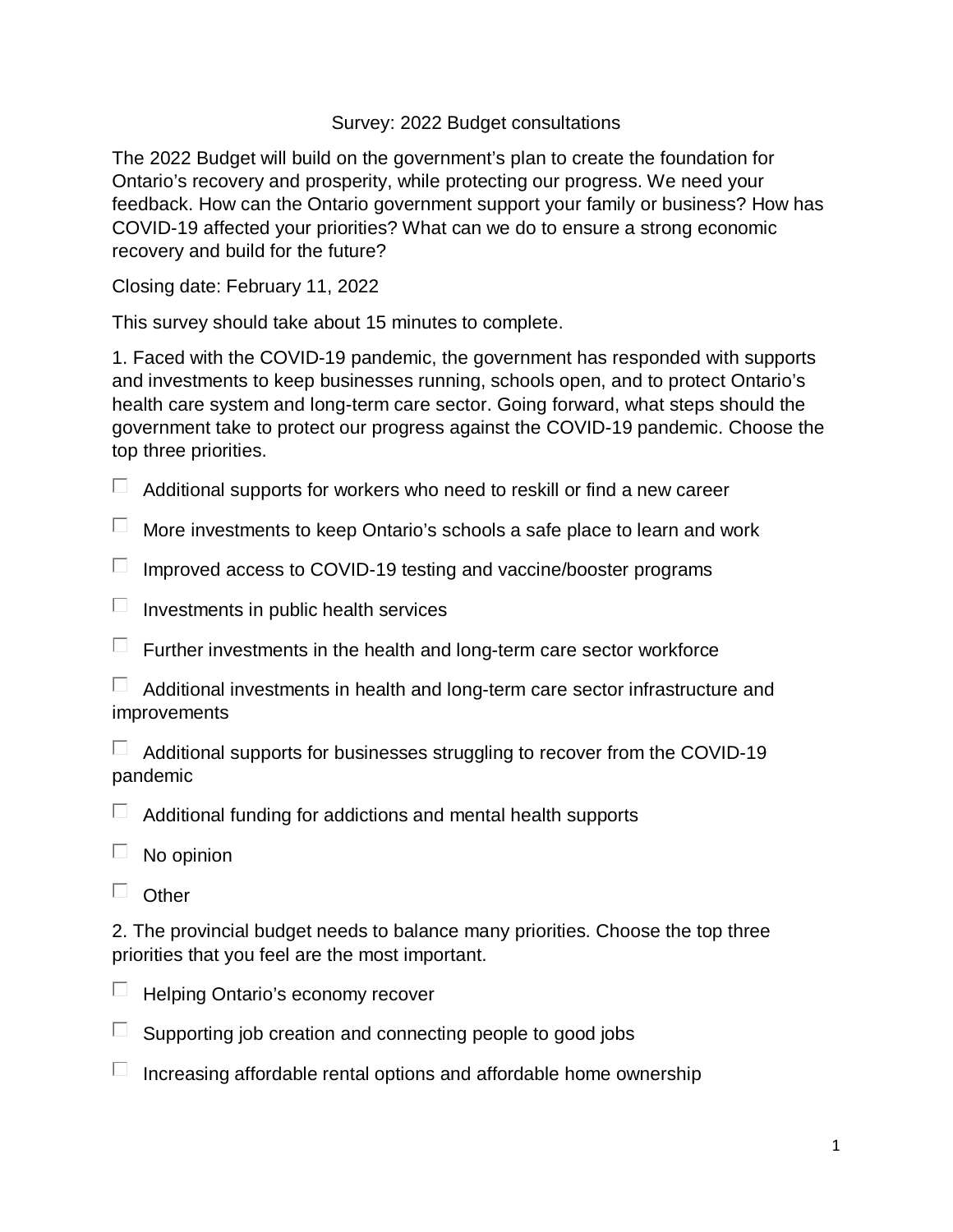$\Box$  Lowering taxes with tools like tax credits to help offset expenses

 $\Box$  Managing the cost of inflation and reducing the price of goods and essentials, such as gas

 $\Box$  Improving health and long-term care through infrastructure, home care supports and increasing the number of hospital beds

 $\Box$ Making communities safer

 $\Box$ Building infrastructure such as public transit, highways and bridges

 $\Box$ No opinion

 $\Box$  Other

3. The government provided a historic investment in resources to protect frontline healthcare across the province. What more could we do to protect people's health, including residents in long-term care? Please choose the top three priorities that you feel are the most important.

- $\Box$  Building hospitals and hospital beds
- $\Box$  Building long-term care beds
- $\Box$  Hiring more healthcare workers
- $\Box$  Improving long-term care oversight
- $\Box$  Better supports for home care aid
- $\Box$  Investing in more personal protective equipment (PPE)
- $\Box$  Increase the availability of testing options
- $\Box$  Improving the distribution of vaccines
- $\Box$ No opinion
- $\Box$  Other

4. To better understand the priorities of specific regions in Ontario, please identify what type of community you live in. Please choose all that apply.

- $\Box$  Southwestern Ontario
- $\Box$  Greater Toronto and Hamilton Area
- $\Box$  Central Ontario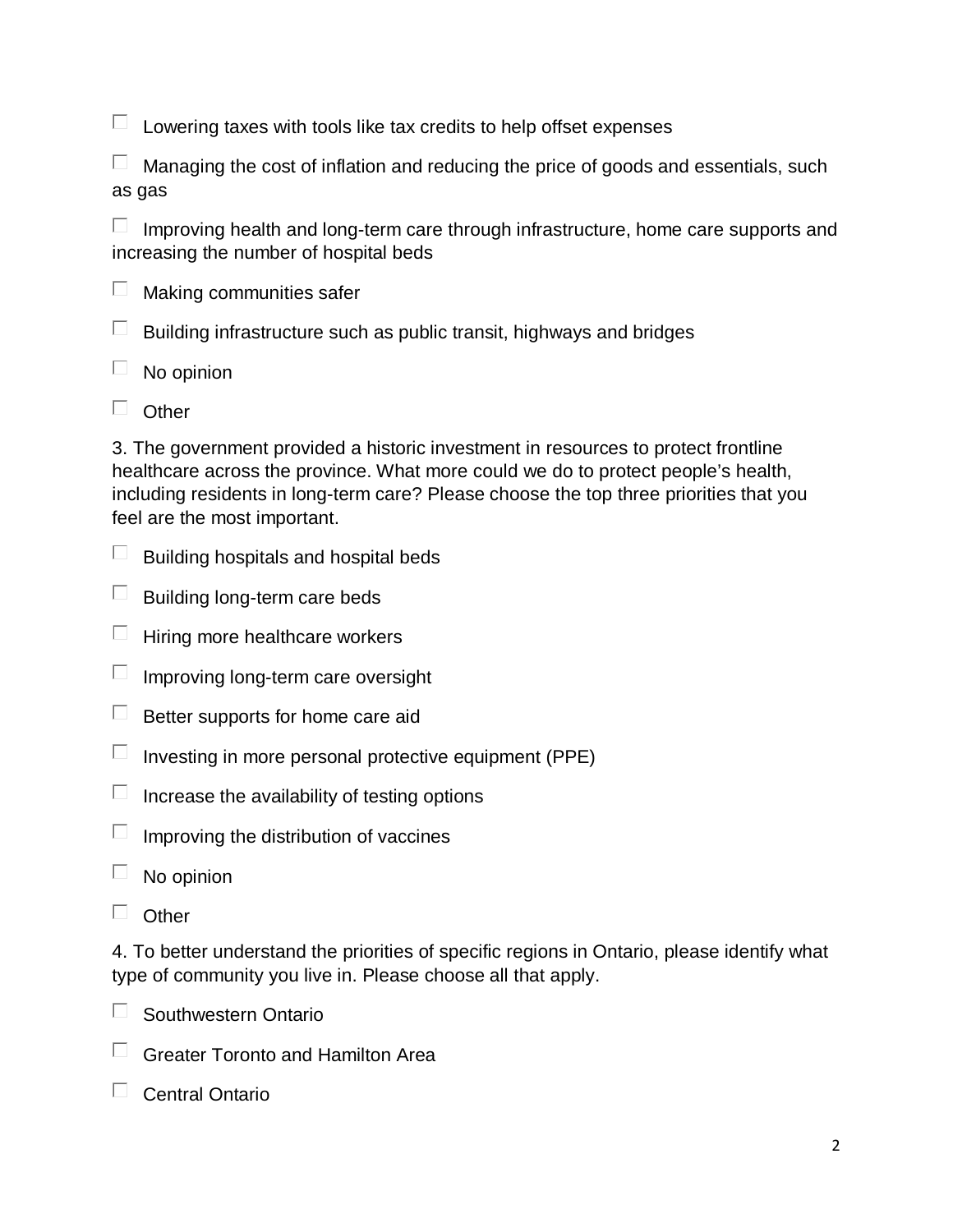$\Box$  Eastern Ontario

- $\Box$  Northern Ontario
- $\Box$  Rural community
- $\Box$  Urban community
- $\Box$  Other

5. When you think about your community, what services or resources could use more government support? Please choose the top three priorities that you feel are the most important.



 $\Box$  Housing affordability

 $\Box$  Police services

 $\Box$  Education supports, such as before and after school programming, special education and developmental support programs

- $\Box$  Mental health and addiction supports
- $\Box$  Broadband and high-speed internet services
- $\Box$  Public health resources for businesses, schools and other community groups
- $\Box$  No opinion
- $\Box$  Other

6. When it comes to transit and transportation infrastructure, what priorities are important to you? Choose up to two options.

- $\Box$  Highways that cut down on commute time
- $\Box$  Improved access to major arteries such as the 400 series highways
- $\Box$  Solutions that improve traffic congestion in urban areas
- $\Box$  Infrastructure that promotes active transportation such as biking

|       | Building or improving public transit like subways, GO trains and Light Rail Transit |  |
|-------|-------------------------------------------------------------------------------------|--|
| (LRT) |                                                                                     |  |

 $\Box$  Transit options that create access between northern and southern Ontario, such as the Northlander and inter-city bussing

 $\Box$  No opinion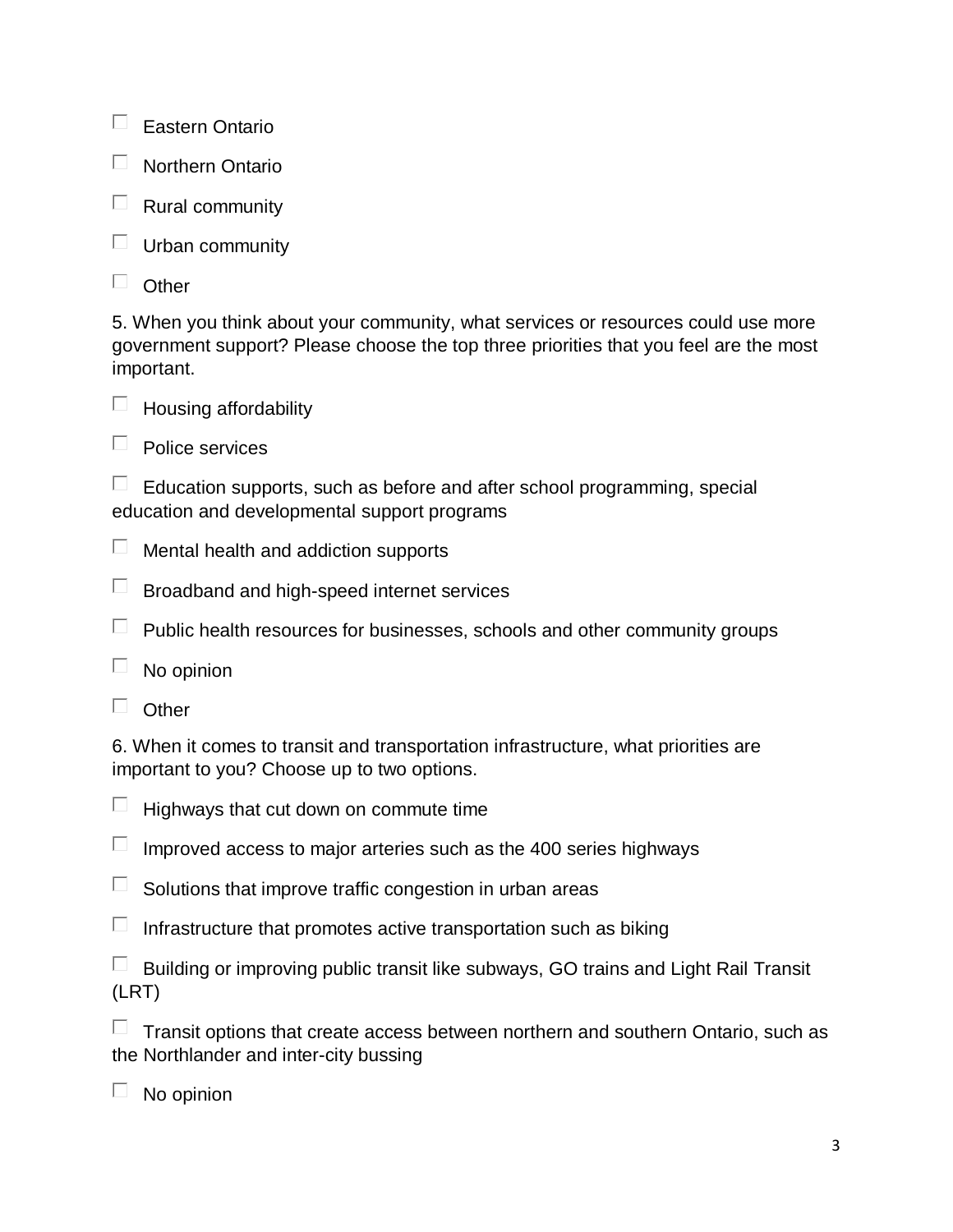$\Box$  Other

7. The government is investing in workers. What is the best way to help people find a good job? Choose one:

 $\Box$  Create incentives for employers to rehire and expand their workforce

 $\Box$  More opportunities in the skilled trades and apprenticeships

 $\Box$  Additional supports for people to reskill or switch their career

 $\Box$  Work with the postsecondary sector to ensure programs are preparing students for the jobs of today and the future

|  | Improve access to child care |  |  |  |  |
|--|------------------------------|--|--|--|--|
|--|------------------------------|--|--|--|--|

 $\Box$  No opinion

 $\Box$  Other

8. The government has released an action plan to make government services simpler, easier to use, more convenient and more accessible. What further actions should we take to make government services more digitally accessible, responsive and easier to use? Please pick your top three priorities.

- $\Box$  Reduce red tape in government services
- $\Box$  Create business service standards
- $\Box$  Create policies enforcing customer feedback and plans to address it
- $\Box$  Make government services more accessible online
- $\Box$  Improving government purchasing
- $\Box$  Lowering business costs associated with digital integration and interaction
- $\Box$  Create more responsive and flexible government services
- $\Box$  No opinion
- $\Box$  Other

9. Getting people back to work, creating more jobs and attracting investment are important priorities to help Ontario's economy. What should the government prioritize to support making Ontario a more attractive destination for people to live, work, invest and raise a family? Please pick your top three priorities.

 $\Box$  Lower business taxes